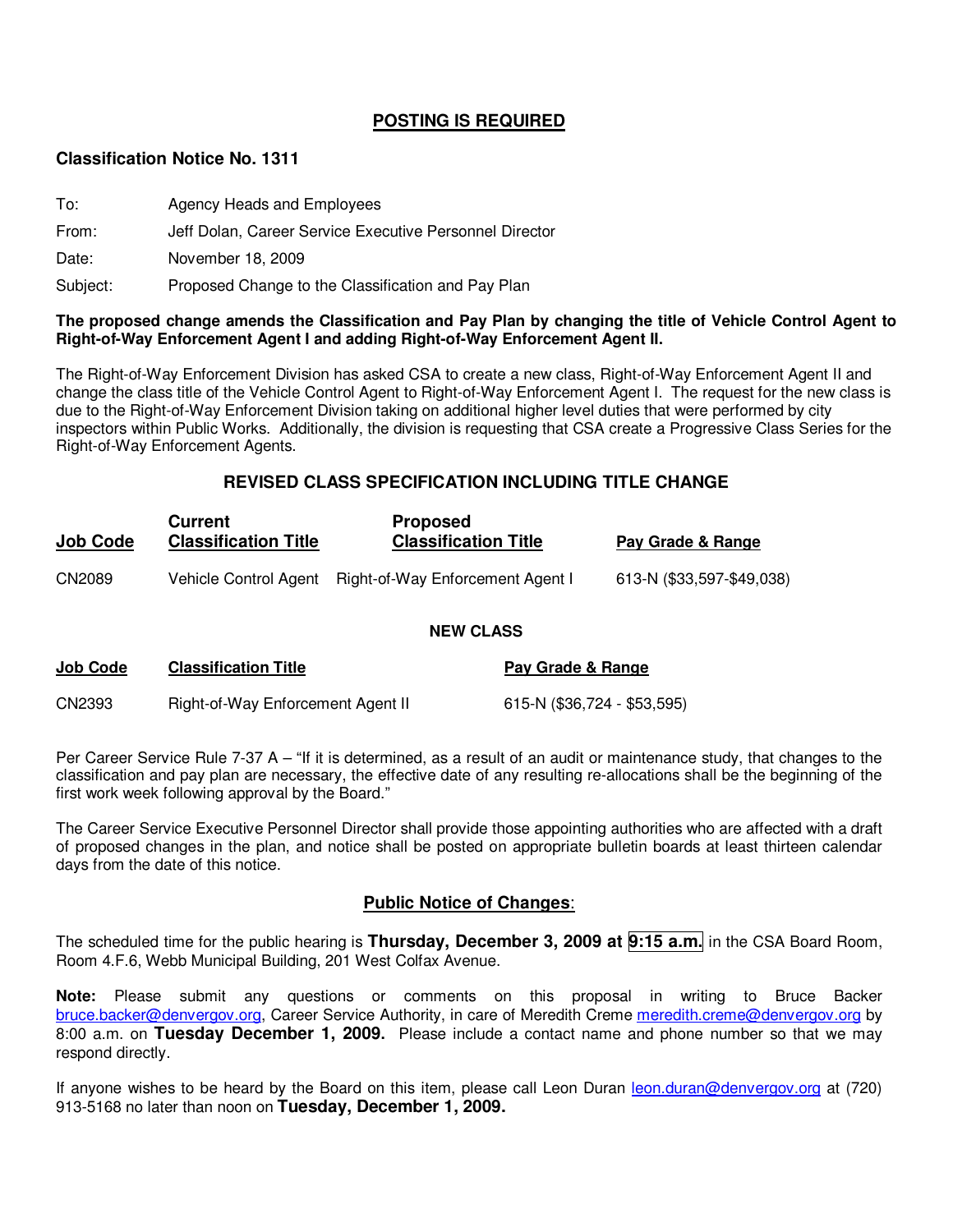

# Career Service Authority

Page 1 of 5

# Right-of-Way Enforcement Agent I

### **GENERAL STATEMENT OF CLASS DUTIES**

Enforces compliance of parking regulations by issuing notices and citations for violations of the revised municipal code and rules and regulations governing parking within the City as well as other City ordinances, rules, and regulations pertaining to vehicle issues.

#### **DISTINGUISHING CHARACTERISTICS**

This class enforces compliance of parking regulations. This class is distinguished from the Right-of-Way Enforcement Agent II class that enforces compliance of parking regulations by issuing notices and citations for violations of the revised municipal code and rules and regulations governing parking within the City. Performs entry level inspection work ensuring and enforcing compliance of City rules, regulation, and ordinances within the right-of-way and other permitted areas. The Right-of-Way Enforcement Agent I class is also distinguished from the Parking/Speeding Enforcement Supervisor that performs supervisory duties over employees that enforce compliance with parking or speeding regulations and ensures compliance with all governing laws and regulations.

The Right-of-Way Enforcement Agent I and the Right-of-Way Enforcement Agent II classes are a progressive series.

#### **Guidelines, Difficulty and Decision Making Level:**

Guidelines are generally numerous, well established, and directly applicable to the work assignment. Work assignment and desired results are explained by general oral or written instructions.

Duties assigned are generally repetitive and restricted in scope but may be of substantial intricacy. Employee primarily applies standardized practices.

Decisions or recommendations on non-standardized situations are limited to relating organizational policies to specific cases. Problems that are not covered by guidelines or are without precedent are taken up with the supervisor.

#### **Level of Supervision Received and Quality Review:**

Under normal supervision, within a standardized work situation, the employee performs duties common to the line of work without close supervision or detailed instruction. Work product is subject to continual review.

#### **Interpersonal Communications and Purpose:**

Contacts with the public or employees where explanatory or interpretive information is exchanged, gathered, or presented and some degree of discretion and judgment are required within the parameters of the job function.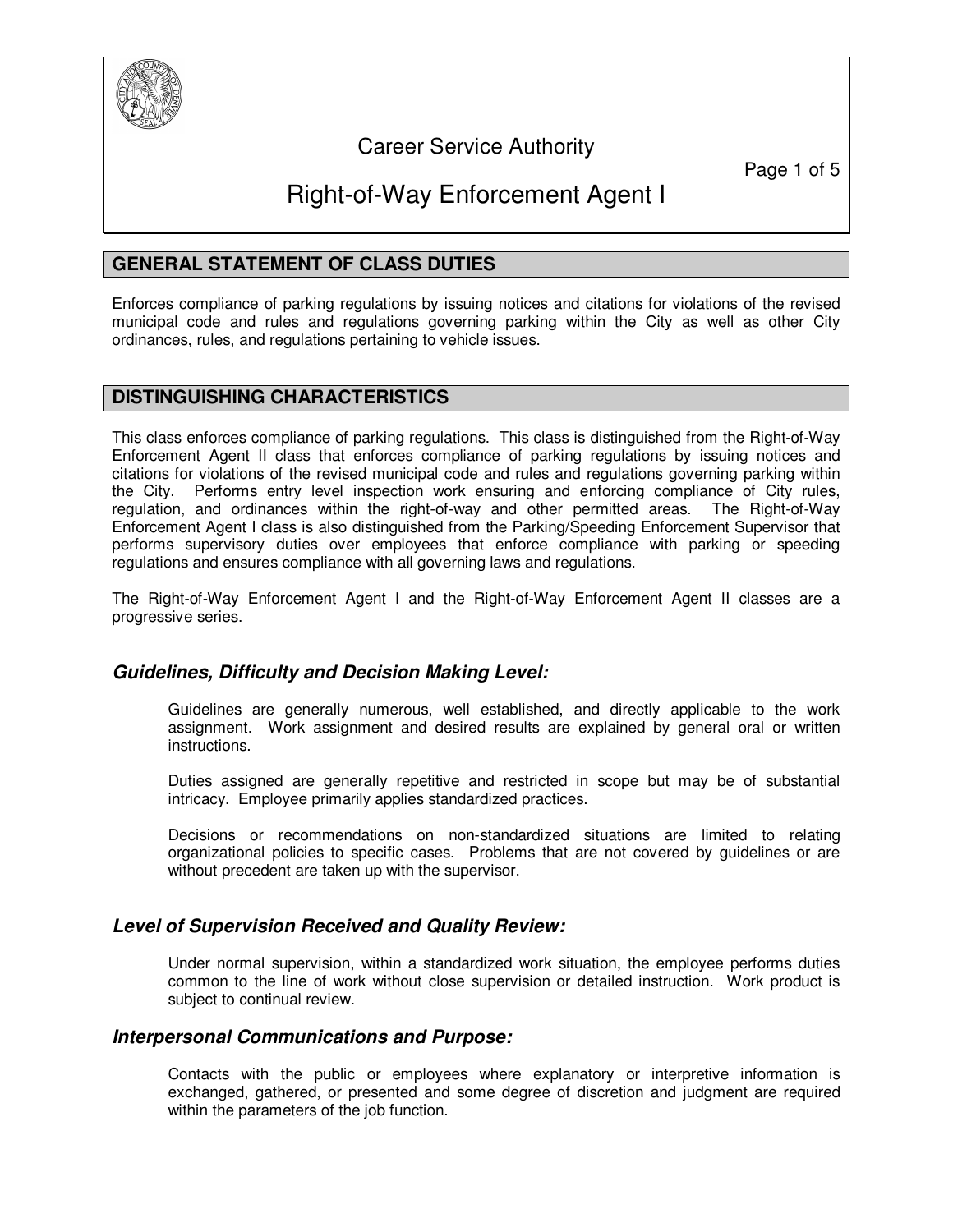# **Level of Supervision Exercised:**

No supervisory duties.

### **ESSENTIAL DUTIES**

Enforces parking codes by issuing notices and citations for parking violations, explains codes and regulations regarding parking violations to the public, and provides information regarding state and city parking rules and regulations.

Enforces ordinances, rules, and regulations relating to taxi hailing, vehicle towing, expired/missing license plates, abandoned vehicles, and valet operations.

Patrols an assigned area of the City on foot and/or in a vehicle, serves as a visual deterrent to code violations, and stays alert to dangers such as working alone in secluded areas and/or dealing with potentially hostile and emotional contacts with the public. .

Identifies and reports to appropriate authorities vehicles that are to be immobilized or impounded including enforcement of abandoned or stolen vehicles or vehicles with a record of parking and/or traffic violations.

Investigates parking violations of posted or non-posted parking regulations including issues pertaining to driveways, fire hydrants, crosswalks, and zones of restricted parking areas and responds to private party complaints of illegally parked vehicles.

Maintains daily activity logs and records.

Assists in identifying specific parking needs such as parking signage, placement, and clarity.

Operates a two-way radio to report enforcement information, request assistance, or to receive dispatching orders and operates hand held computers and printers for citation issuance,

By position, operates a vehicle in the performance of duties and conducts daily pre and post inspections of assigned vehicles.

Performs other related duties as assigned or requested.

Any one position may not include all of the duties listed. However, the allocation of positions will be determined by the amount of time spent in performing the essential duties listed above.

# **MINIMUM QUALIFICATIONS**

#### **Competencies, Knowledge, & Skills:**

**Integrity/Honesty** - Displays high standards of ethical conduct, understands the impact of violating these standards on an organization, self, and others, and chooses an ethical course of action.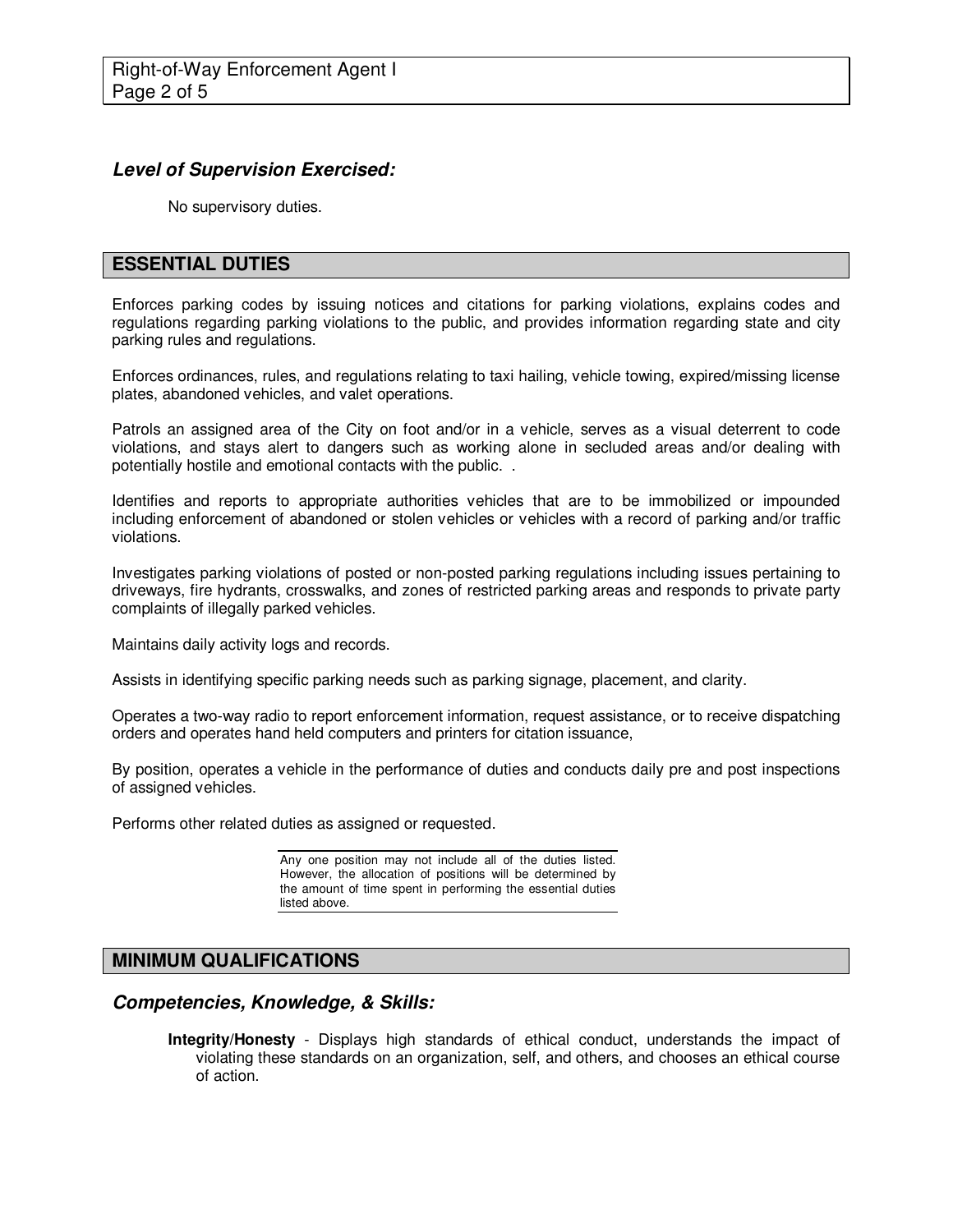- **Conscientiousness** Displays a high level of effort and commitment towards performing work and demonstrates responsible behavior.
- **Interpersonal Skills** Shows understanding, friendliness, courtesy, tact, empathy, cooperation, concern, and politeness to others and relates well to different people from varied backgrounds and different situations.
- **Reading** Learns from written material by determining the main idea or essential message and recognizes correct English grammar, punctuation, and spelling.
- **Listening** Receives, attends to, interprets, and responds to verbal messages and other cues such as body language in ways that are appropriate to listeners and situations.
- **Writing** Uses correct English grammar, punctuation, and spelling to communicate thoughts, ideas, information, and messages in writing.
- **Flexibility** Adapts quickly to changes.
- **Speaking** Uses correct English grammar to organize and communicate ideas in words that are appropriate to listeners and situations and uses appropriate body language.
- **Memory** Recalls information that has been presented previously.
- **Reasoning**  Discovers or selects rules, principles, or relationships between facts and other information.
- **Self Management** Sets well-defined and realistic personal goals, monitors progress and is motivated to achieve, manages own time, and deals with stress effectively.
- **Diversity –** Is sensitive to cultural diversity, race, gender, and other individual differences in the workforce.
- **Customer Service –** Works and communicates with clients and customers to satisfy their expectations and committed to quality services.
- **Decision Making** Specifies goals and obstacles to achieving those goals, generates alternatives, considers risks, and evaluates and chooses the best alternative in order to make a determination, draw conclusions, or solve a problem.
- Knowledge of parking codes, rules, and regulation sufficient to be able to identify and explain violations.
- Knowledge of conflict resolution techniques sufficient to be able to arbitrate and/or resolve conflicts as they arise.

**Physical Demands** (Physical Demands are a general guide and specific positions will vary based on working conditions, locations, and agency/department needs)**:** 

Standing: remaining on one's feet in an upright position. Walking: moving about on foot. Sitting: remaining in the normal seated position. Lifting: raising or lowering an object from one level to another. Carrying: transporting an object(s) of up to 50 pounds usually by hand, arm, or shoulder. Balancing: maintaining body equilibrium to prevent falling over.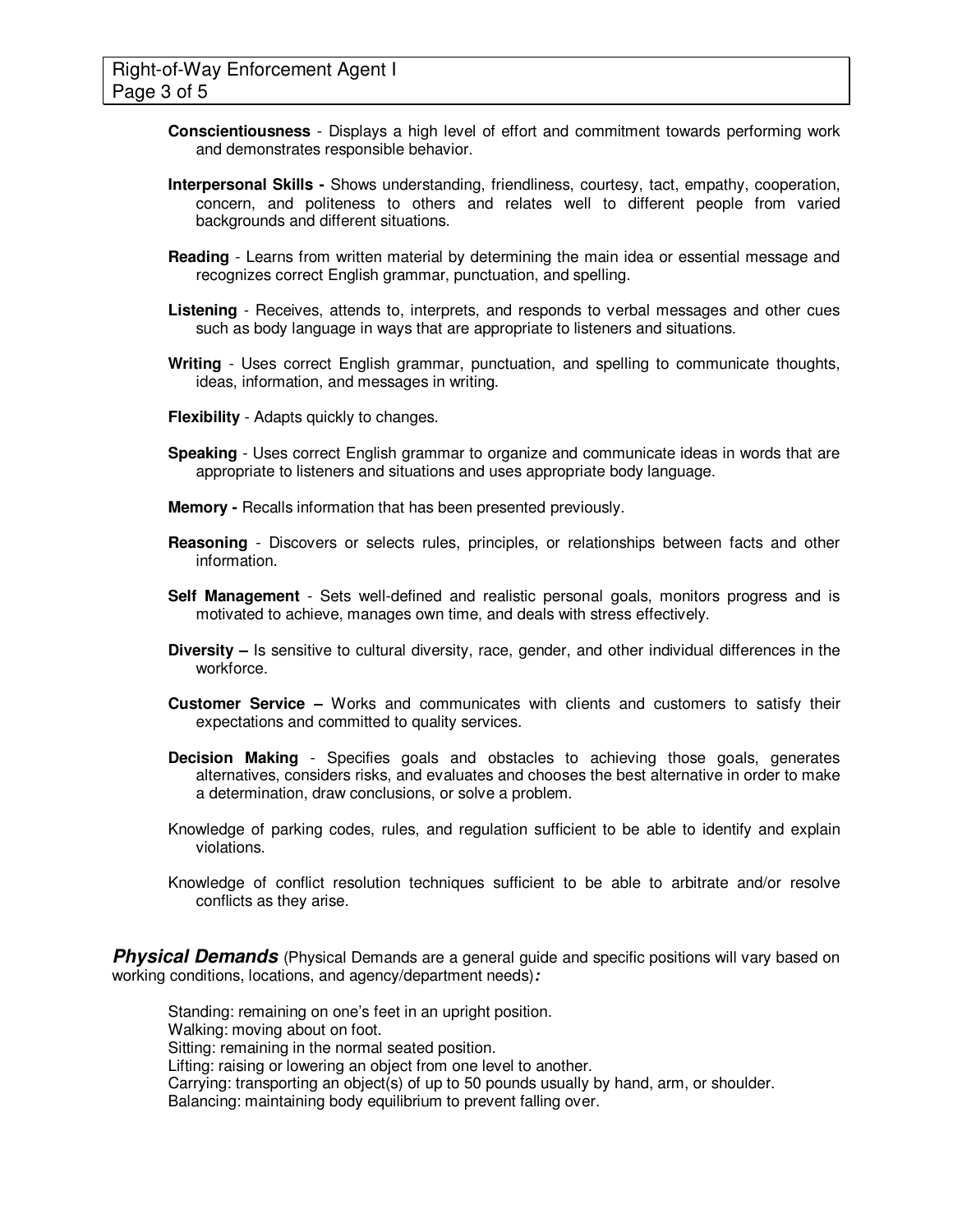### Right-of-Way Enforcement Agent I Page 4 of 5

Stooping: bending the body by bending spine at the waist. Reaching: extending the hand(s) and arm(s) in any direction. Handling: seizing, holding, grasping, or otherwise working with hand(s). Fingering: picking, pinching, or otherwise working with fingers. Talking: expressing or exchanging ideas by means of spoken words. Hearing: perceiving the nature of sounds by the ear. Repetitive motions: making frequent movements with a part of the body. Eye/hand/foot coordination: performing work through using two or more. Lifting: raising or lowering an object up to 50 pounds. Far Acuity: ability to see clearly at 20 feet or more. Near Acuity: ability to see clearly at 20 inches or less. Field of Vision: ability to see peripherally. Accommodation: ability to adjust vision to bring objects into focus.

# **Working Environment:**

Majority of duties are performed outside. Extreme Cold: temperature cold enough to cause marked bodily discomfort. Extreme Heat: temperature hot enough to cause marked bodily discomfort. Temperature Changes: variations temperature from hot to cold. Wet: frequent contact with water or other liquid. Noise: sufficient noise to cause distraction or possible hearing loss. Hazards: conditions where there is danger to life, body, and/or health. Atmospheric Conditions: conditions that affect the skin or respiratory system. Subject to many interruptions. Subject to varying and unpredictable situations.

#### **Education Requirement:**

Graduation from high school or the possession of a GED Certificate.

#### **Experience Requirement:**

One year of public contact experience providing information and relating rules, codes, regulations, and procedures.

#### **Education/Experience Equivalency:**

Additional appropriate education may be substituted for the minimum experience requirement.

#### **Licensure and/or Certification:**

Possession of a valid driver's license at the time of application.

Must obtain a Special Police Officer certification from the Manager of Safety's Office. This certification is required in accordance with the City Charter and the Denver Revised Municipal Code. Failure to obtain the certification will result in the withdrawal of the offer for the position or end probationary status.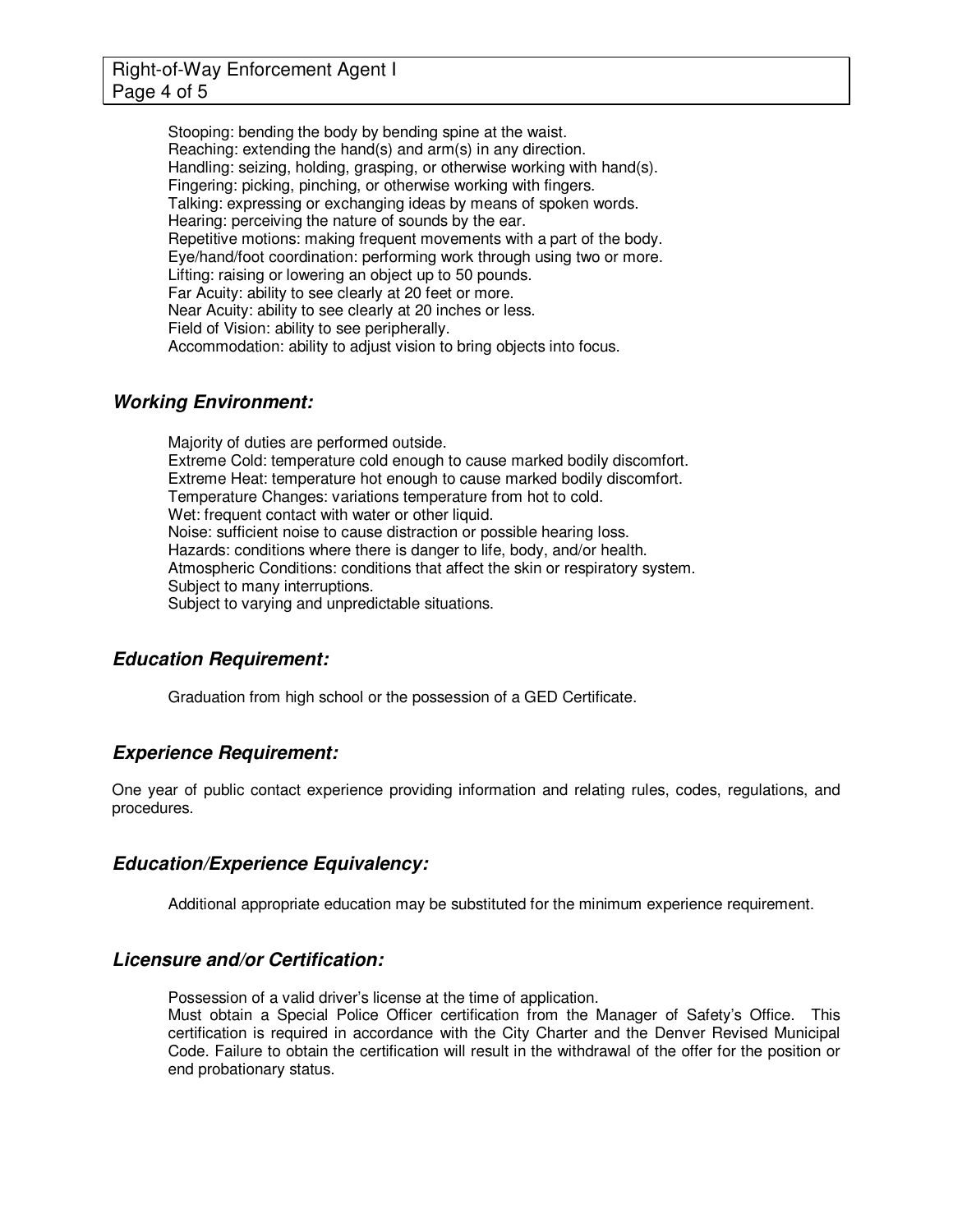Right-of-Way Enforcement Agent I Page 5 of 5

# **CLASS DETAIL**

| <b>FLSA CODE:</b>        | Non-Exempt                                                                                                                                                                                                                                                                                                                                                                                                                                                                                                                                                                                                                                                                          |
|--------------------------|-------------------------------------------------------------------------------------------------------------------------------------------------------------------------------------------------------------------------------------------------------------------------------------------------------------------------------------------------------------------------------------------------------------------------------------------------------------------------------------------------------------------------------------------------------------------------------------------------------------------------------------------------------------------------------------|
| <b>ESTABLISHED DATE:</b> | 09/01/1995                                                                                                                                                                                                                                                                                                                                                                                                                                                                                                                                                                                                                                                                          |
| <b>REVISED DATE:</b>     | xx/xx/2009                                                                                                                                                                                                                                                                                                                                                                                                                                                                                                                                                                                                                                                                          |
| <b>REVISED BY:</b>       | Patricia Anderson                                                                                                                                                                                                                                                                                                                                                                                                                                                                                                                                                                                                                                                                   |
| <b>CLASS HISTORY</b>     | This class was created as a result of the JAJE Conversion in 9/16/95.                                                                                                                                                                                                                                                                                                                                                                                                                                                                                                                                                                                                               |
|                          | 4/2003 – This class was modified to include photo-radar speed<br>enforcement and the title was changed from Parking Control Agent to<br>Vehicle Control Agent. Additionally, the Special Police Officer<br>certification was added as a requirement at the request of Public Works<br>Right-of-Way Enforcement and is a Licensure/Certification requirement<br>for this classification.<br>xx/xx/2009 - The class specification was revised and updated. The title<br>of the class was changed to Right-of-Way Enforcement Agent I.<br>Additionally, the employees who were responsible for photo-radar speed<br>enforcement were placed in another class, Photo Enforcement Agent. |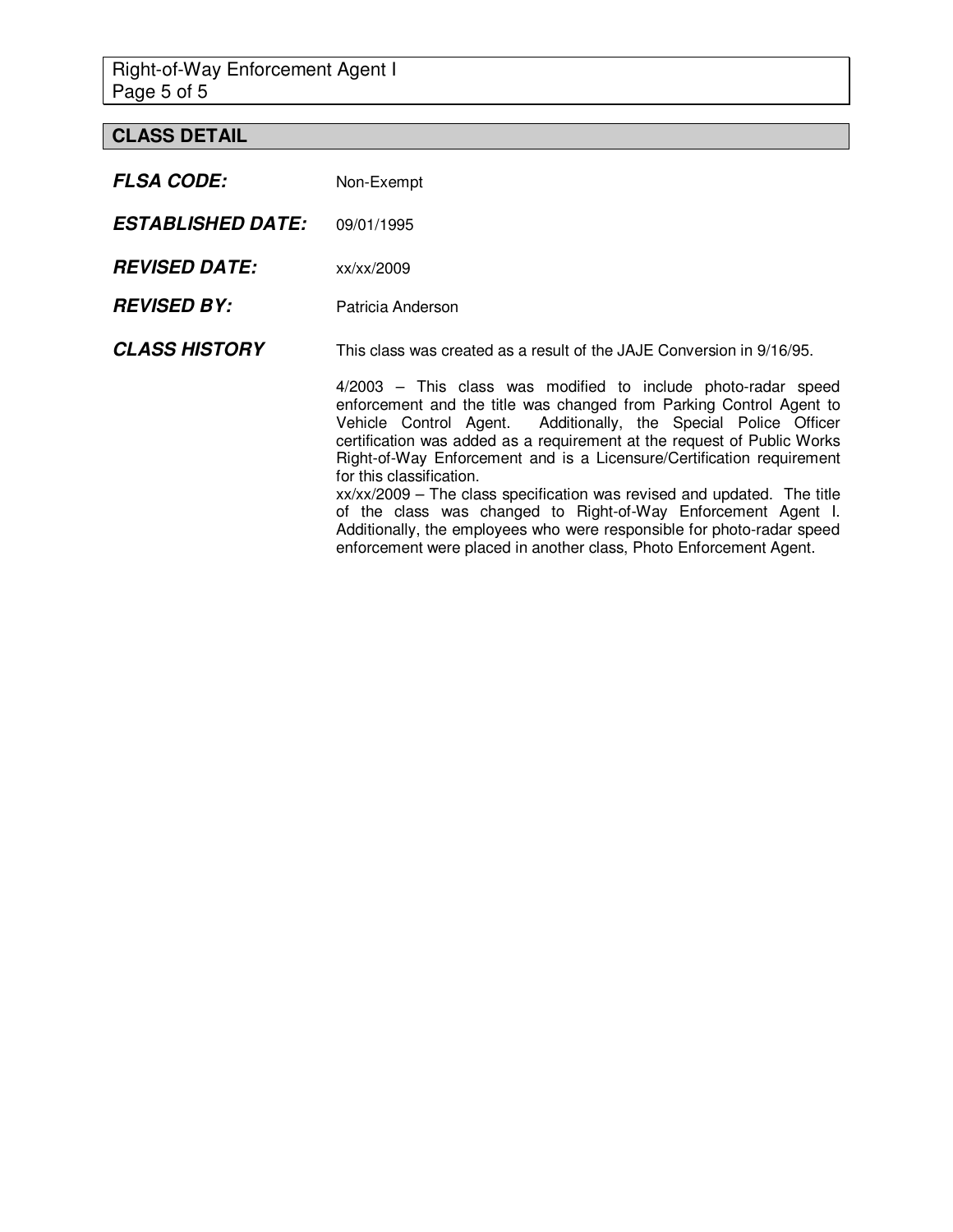

# Career Service Authority

Page 1 of 5

# Right-of-Way Enforcement Agent II

### **GENERAL STATEMENT OF CLASS DUTIES**

Enforces compliance of parking regulations by issuing notices and citations for violations of the revised municipal code and rules and regulations governing parking within the City as well as other City ordinances, rules, and regulations pertaining to vehicle issues. Performs entry level inspection work ensuring and enforcing compliance of City rules, regulation, and ordinances within the right-of-way and other permitted areas.

# **DISTINGUISHING CHARACTERISTICS**

This class enforces compliance of parking regulations and performs entry level inspection work ensuring compliance with City rules, regulations, and ordinances within the right-of-way. This class is distinguished from the Right-of-Way Enforcement Agent I class that enforces compliance of parking regulations by issuing notices and citations for violations of the revised municipal code and rules and regulations governing parking within the City. The Right-of-Way Enforcement Agent II class is also distinguished from the Parking/Speeding Enforcement Supervisor that performs supervisory duties over employees that enforce compliance with parking or speeding regulations and ensures compliance with all governing laws and regulations.

The Right-of-Way Enforcement Agent I and the Right-of-Way Enforcement Agent II classes are a progressive series.

#### **Guidelines, Difficulty and Decision Making Level:**

Guidelines are generally but not always clearly applicable, requiring the employee to exercise judgment in selecting the most pertinent guideline, interpret precedents, adapt standard practices to differing situations, and recommend alternative actions in situations without precedent.

Duties assigned are generally complex and may be of substantial intricacy. Work assignment is performed within an established framework under general instructions but requires simultaneous coordination of assigned functions or projects in various stages of completion.

Employee is responsible for determining time, place, and sequence of actions to be taken. Unusual problems or proposed deviations from guidelines, practices, or precedents may be discussed with the supervisor before being initiated.

#### **Level of Supervision Received and Quality Review:**

Under general supervision, the employee receives assignments and is expected to carry them through to completion with substantial independence. Work is reviewed for adherence to instructions, accuracy, completeness, and conformance to standard practice or precedent. Recurring work clearly covered by guidelines may or may not be reviewed.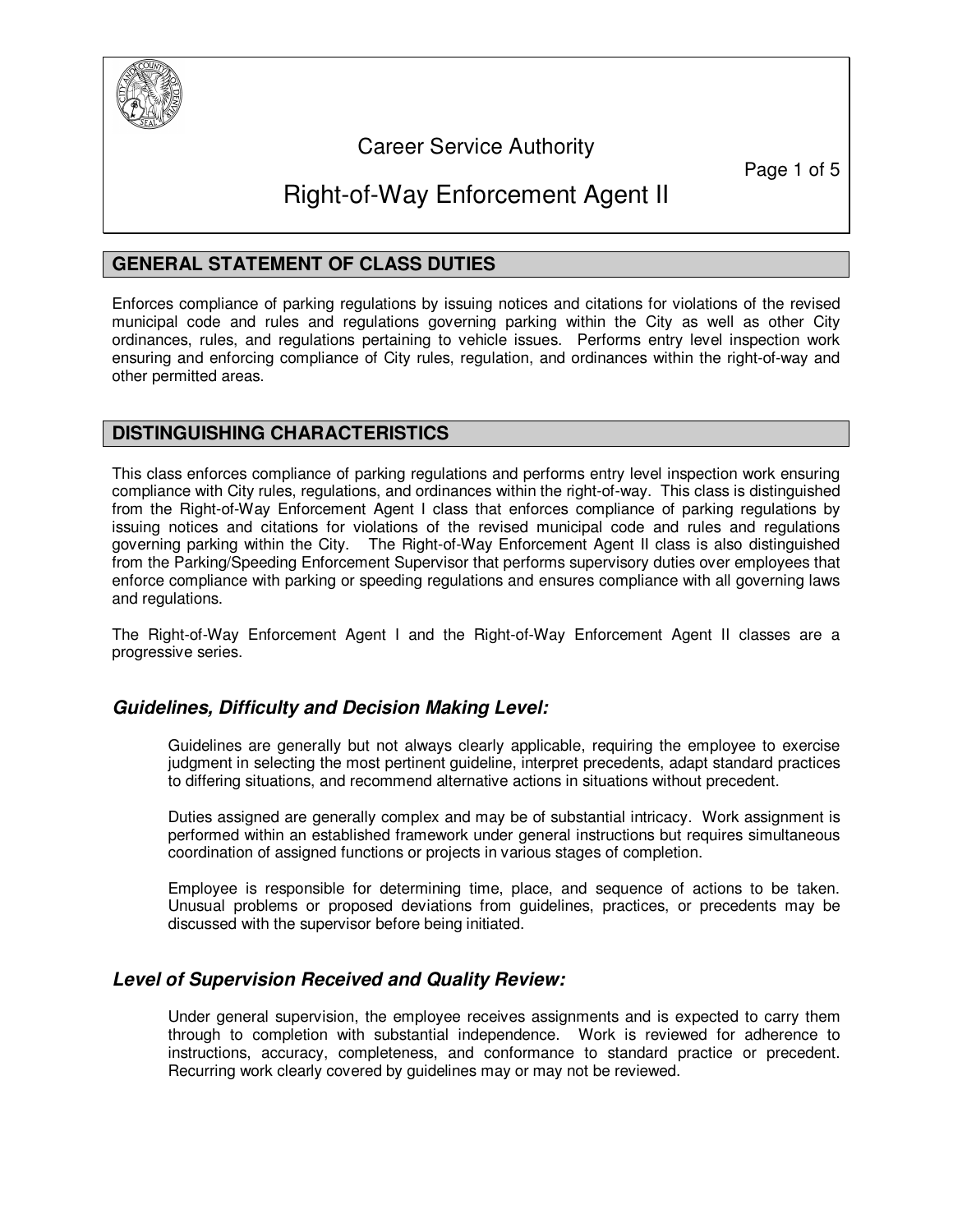#### **Interpersonal Communications and Purpose:**

Contacts with the public or employees where explanatory or interpretive information is exchanged, defended, and gathered and discretion and judgment are required within the parameters of the job function.

#### **Level of Supervision Exercised:**

No supervisory duties.

#### **ESSENTIAL DUTIES**

Performs the duties of a Right-of-Way Enforcement Agent I including enforcing parking codes by issuing notices and citations for parking violations, explaining codes and regulations regarding parking violations to the public, investigating parking violations of posted and non-posted parking regulations, and maintaining daily activity logs and records.

Enforces ordinances, rules, and regulations relating to taxi hailing, vehicle towing, expired/missing license plates, abandoned vehicles, and valet operations.

Monitors and enforces compliance for a variety of issued permits within the right-of-way (street furniture, permit parking, vending carts, etc.) and other non right-of-way permits.

Evaluates encumbrances in the right-of-way for compliance with permit conditions and right-of-way rules and regulations.

Notifies tenant/owner/agent of discrepancies under permit conditions with an order to correct and documents this information.

Conducts follow-up compliance inspections within a specified timeframe and prepares cease and desist orders.

Prepares stop work orders when needed.

Prepares dimensioned site maps delineating items in right-or-way in relationship with flow lines, curbs, building encumbrances, and permitted items.

Consults with a supervisor on conditions/issues that are difficult and/or unusual.

Updates the shared database when appropriate..

Performs other related duties as assigned.

Any one position may not include all of the duties listed. However, the allocation of positions will be determined by the amount of time spent in performing the essential duties listed above.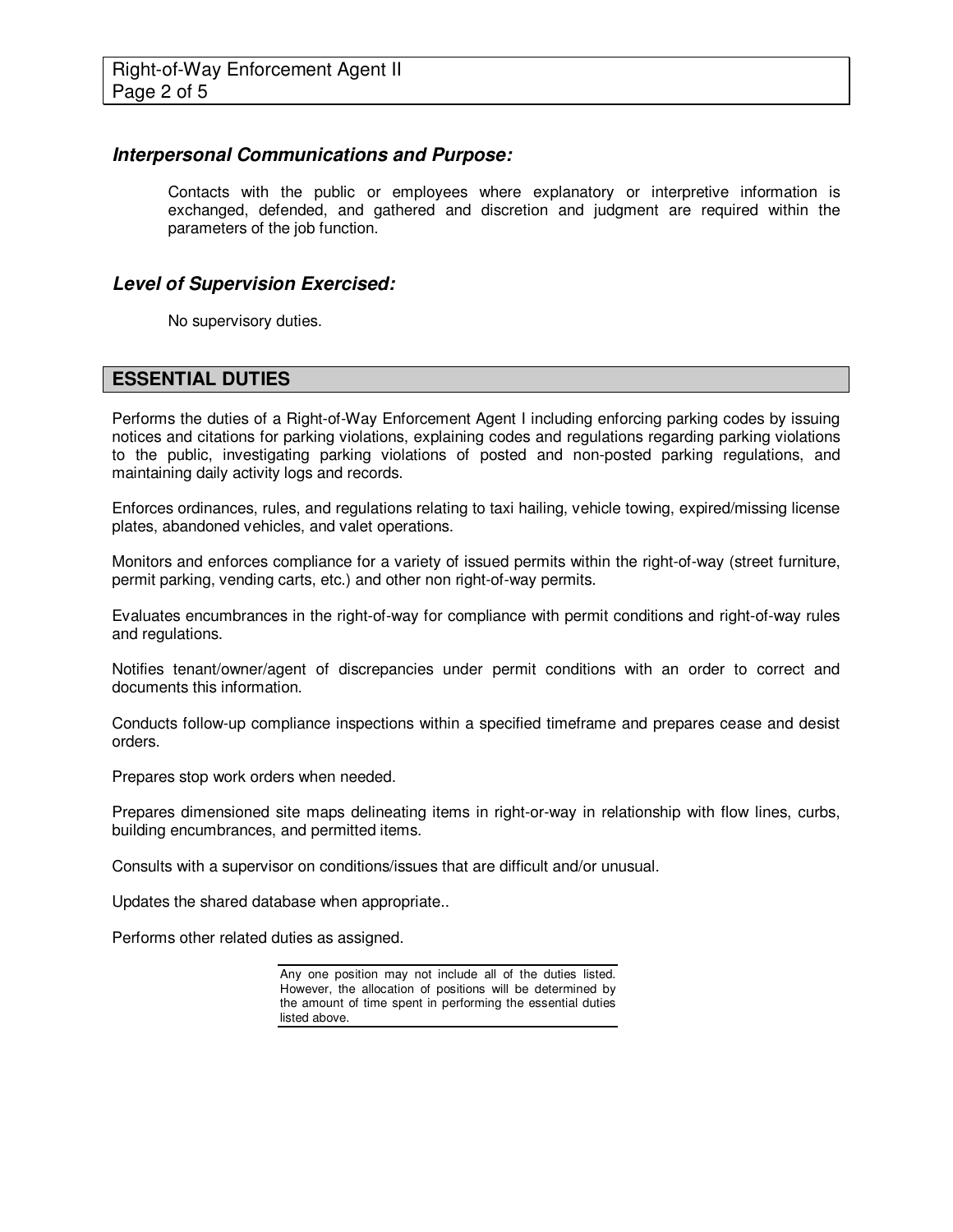#### **MINIMUM QUALIFICATIONS**

#### **Competencies, Knowledge, & Skills:**

- **Integrity/Honesty** Displays high standards of ethical conduct, understands the impact of violating these standards on an organization, self, and others, and chooses an ethical course of action.
- **Conscientiousness** Displays a high level of effort and commitment towards performing work and demonstrates responsible behavior.
- **Interpersonal Skills** Shows understanding, friendliness, courtesy, tact, empathy, cooperation, concern, and politeness to others and relates well to different people from varied backgrounds and different situations.
- **Reading** Learns from written material by determining the main idea or essential message and recognizes correct English grammar, punctuation, and spelling.
- **Listening** Receives, attends to, interprets, and responds to verbal messages and other cues such as body language in ways that are appropriate to listeners and situations.
- **Writing** Uses correct English grammar, punctuation, and spelling to communicate thoughts, ideas, information, and messages in writing.
- **Flexibility** Adapts quickly to changes.
- **Speaking** Uses correct English grammar to organize and communicate ideas in words that are appropriate to listeners and situations and uses appropriate body language.
- **Memory** Recalls information that has been presented previously.
- **Reasoning**  Discovers or selects rules, principles, or relationships between facts and other information.
- **Self Management** Sets well-defined and realistic personal goals, monitors progress and is motivated to achieve, manages own time, and deals with stress effectively.
- **Diversity –** Is sensitive to cultural diversity, race, gender, and other individual differences in the workforce.
- **Customer Service –** Works and communicates with clients and customers to satisfy their expectations and committed to quality services.
- **Decision Making** Specifies goals and obstacles to achieving those goals, generates alternatives, considers risks, and evaluates and chooses the best alternative in order to make a determination, draw conclusions, or solve a problem.
- Knowledge of the principles and practices of inspection work sufficient to be able to monitor and enforce compliance. Refers to specialized knowledge that is acquired through formal training or extensive on-the-job experience.
- Knowledge of conflict resolution techniques sufficient to be able to arbitrate and/or resolve conflicts as they arise.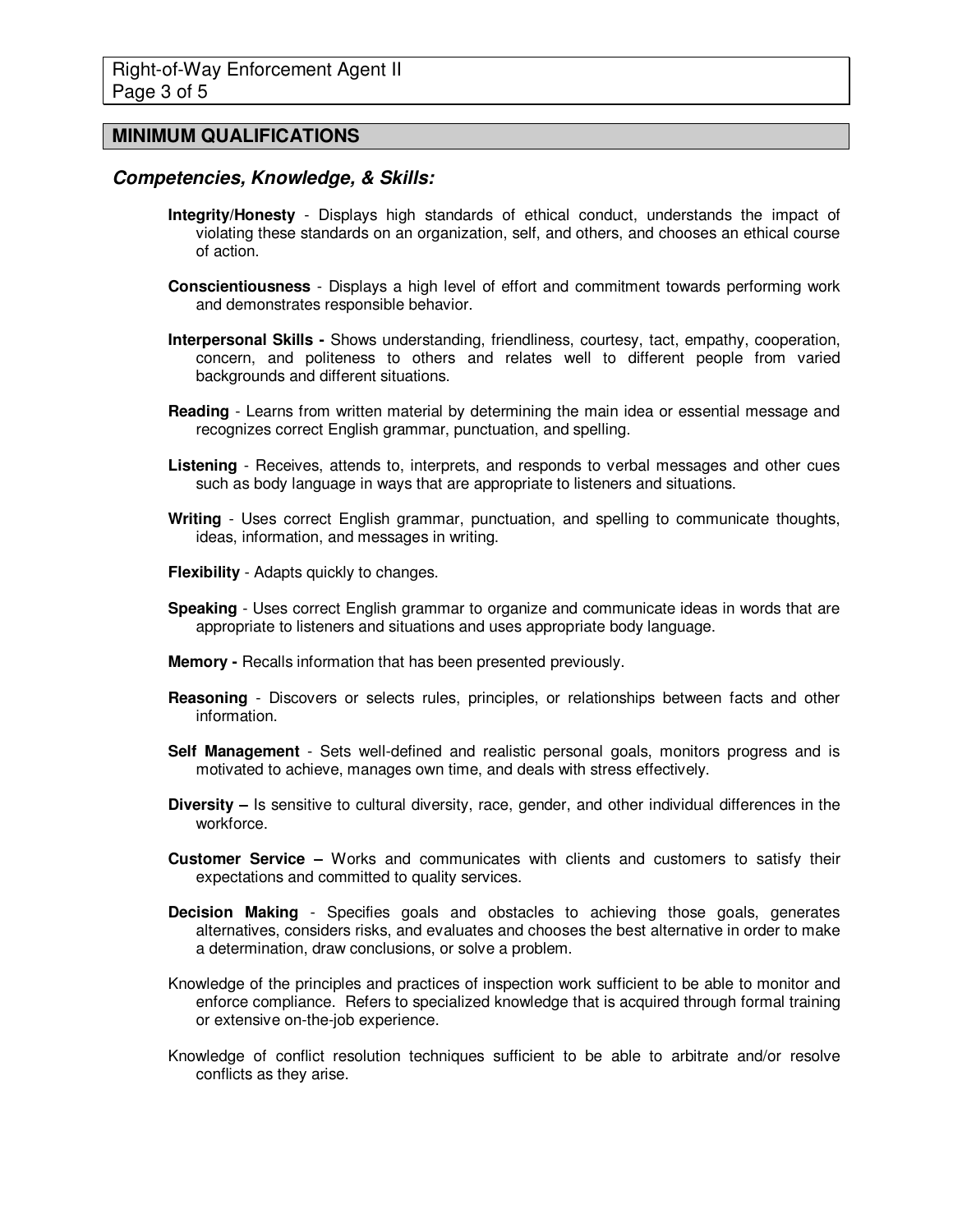**Physical Demands** (Physical Demands are a general guide and specific positions will vary based on working conditions, locations, and agency/department needs)**:** 

Standing: remaining on one's feet in an upright position. Walking: moving about on foot. Sitting: remaining in the normal seated position. Lifting: raising or lowering an object from one level to another. Carrying: transporting an object(s) of up to 50 pounds usually by hand, arm, or shoulder. Balancing: maintaining body equilibrium to prevent falling over. Stooping: bending the body by bending spine at the waist. Reaching: extending the hand(s) and arm(s) in any direction. Handling: seizing, holding, grasping, or otherwise working with hand(s). Fingering: picking, pinching, or otherwise working with fingers. Talking: expressing or exchanging ideas by means of spoken words. Hearing: perceiving the nature of sounds by the ear. Repetitive motions: making frequent movements with a part of the body. Eye/hand/foot coordination: performing work through using two or more. Lifting: raising or lowering an object up to 50 pounds. Far Acuity: ability to see clearly at 20 feet or more. Field of Vision: ability to see peripherally. Accommodation: ability to adjust vision to bring objects into focus.

#### **Working Environment:**

Majority of duties are performed outside. Extreme Cold: temperature cold enough to cause marked bodily discomfort. Extreme Heat: temperature hot enough to cause marked bodily discomfort. Temperature Changes: variations temperature from hot to cold. Wet: frequent contact with water or other liquid. Noise: sufficient noise to cause distraction or possible hearing loss. Hazards: conditions where there is danger to life, body, and/or health. Atmospheric Conditions: conditions that affect the skin or respiratory system. Subject to many interruptions. Subject to varying and unpredictable situations.

#### **Education Requirement:**

Graduation from high school or the possession of a GED Certificate.

#### **Experience Requirement:**

Two years of experience as a Right-of-Way Enforcement Agent I.

#### **Education/Experience Equivalency:**

Additional appropriate education may be substituted for one year of the minimum experience requirement.